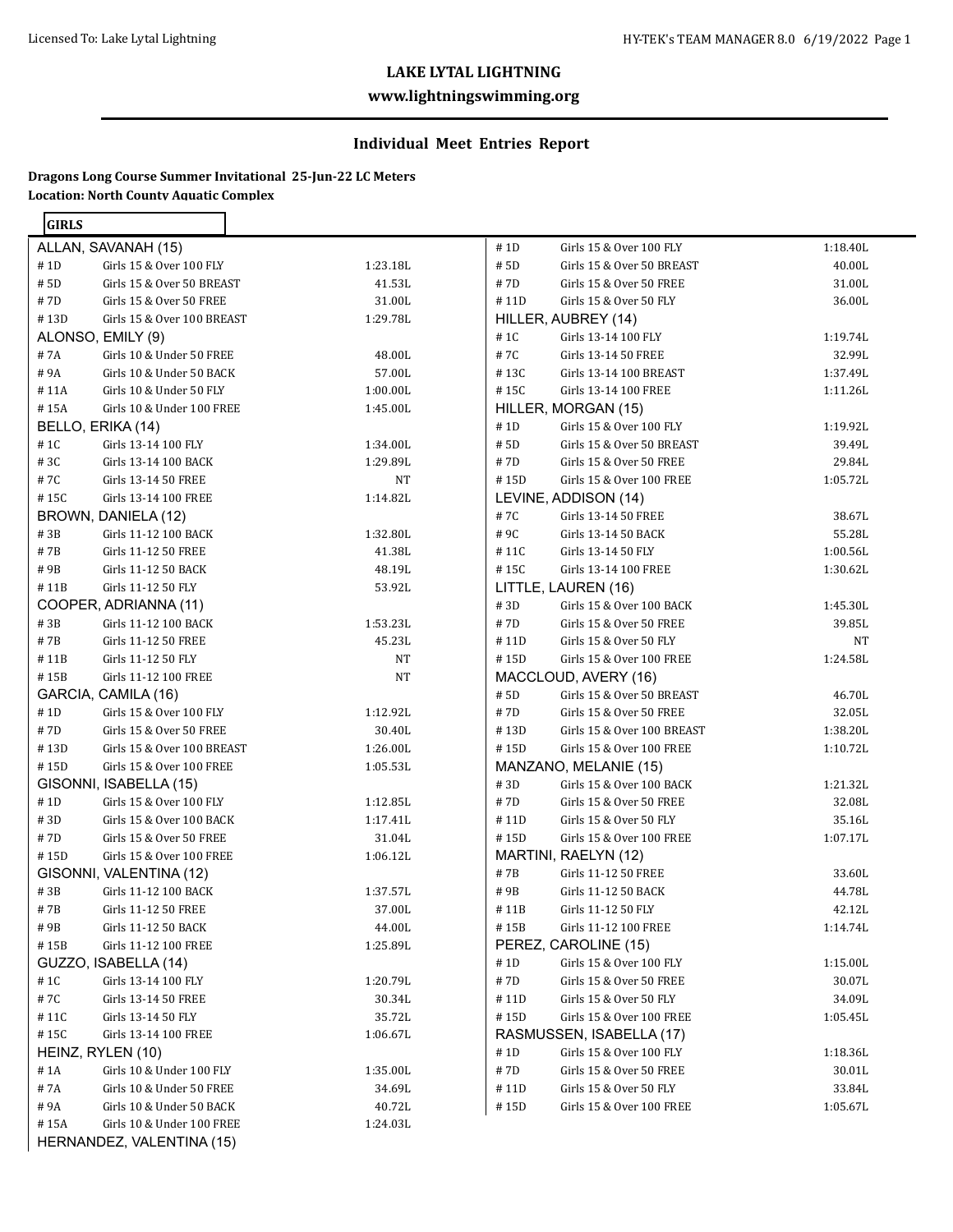## **www.lightningswimming.org**

#### **Individual Meet Entries Report**

#### **Dragons Long Course Summer Invitational 25-Jun-22 LC Meters**

| <b>GIRLS</b> |                            |          |  |
|--------------|----------------------------|----------|--|
|              | ROMAN, MADALYN (12)        |          |  |
| #1B          | Girls 11-12 100 FLY        | 1:36.00L |  |
| #7B          | Girls 11-12 50 FREE        | 35.00L   |  |
| #9B          | Girls 11-12 50 BACK        | 45.12L   |  |
| #11B         | Girls 11-12 50 FLY         | 43.38L   |  |
|              | SHEPLEY, MAKAYLA (13)      |          |  |
| # 1C         | Girls 13-14 100 FLY        | 1:17.46L |  |
| #3C          | Girls 13-14 100 BACK       | 1:22.99L |  |
| #7C          | Girls 13-14 50 FREE        | 31.84L   |  |
| #15C         | Girls 13-14 100 FREE       | 1:08.71L |  |
|              | STONE, ELIZABETH (15)      |          |  |
| # 5D         | Girls 15 & Over 50 BREAST  | 57.87L   |  |
|              |                            |          |  |
| #7D          | Girls 15 & Over 50 FREE    | 41.26L   |  |
| #9D          | Girls 15 & Over 50 BACK    | NT       |  |
| #11D         | Girls 15 & Over 50 FLY     | NT       |  |
|              | WAGNER, LYDIA (12)         |          |  |
| # 5B         | Girls 11-12 50 BREAST      | 45.51L   |  |
| #7B          | Girls 11-12 50 FREE        | 34.83L   |  |
| #11B         | Girls 11-12 50 FLY         | 39.52L   |  |
| #13B         | Girls 11-12 100 BREAST     | 1:28.35L |  |
|              | WAGNER, MIKAYLA (15)       |          |  |
| #1D          | Girls 15 & Over 100 FLY    | 1:17.55L |  |
| #7D          | Girls 15 & Over 50 FREE    | 30.24L   |  |
| #13D         | Girls 15 & Over 100 BREAST | 1:33.05L |  |
| #15D         | Girls 15 & Over 100 FREE   | 1:07.50L |  |
|              | WOOD, MADELYNN (14)        |          |  |
| #1C          | Girls 13-14 100 FLY        | 1:19.92L |  |
| #7C          | Girls 13-14 50 FREE        | 32.25L   |  |
| #9C          | Girls 13-14 50 BACK        | 40.21L   |  |
| #15C         | Girls 13-14 100 FREE       | 1:09.29L |  |
|              | YOUNG, KIANA (11)          |          |  |
| $\#$ 1B      | Girls 11-12 100 FLY        | 1:23.94L |  |
| #9B          | Girls 11-12 50 BACK        | 43.98L   |  |
| #11B         | Girls 11-12 50 FLY         | 37.92L   |  |
| #15B         | Girls 11-12 100 FREE       | 1:14.13L |  |
|              | ZAPANTA, LANA (12)         |          |  |
| # 5B         | Girls 11-12 50 BREAST      | 46.88L   |  |
| #7B          | Girls 11-12 50 FREE        | 41.05L   |  |
| #13B         | Girls 11-12 100 BREAST     | 1:42.59L |  |
| #15B         | Girls 11-12 100 FREE       | 1:24.60L |  |
|              | ZAVALA, LUCERO (14)        |          |  |
| #7C          | Girls 13-14 50 FREE        | 35.31L   |  |
| #9C          | Girls 13-14 50 BACK        | 46.00L   |  |
| #11C         | Girls 13-14 50 FLY         | 47.00L   |  |
| $\#$ 15C     | Girls 13-14 100 FREE       | 1:17.73L |  |
|              |                            |          |  |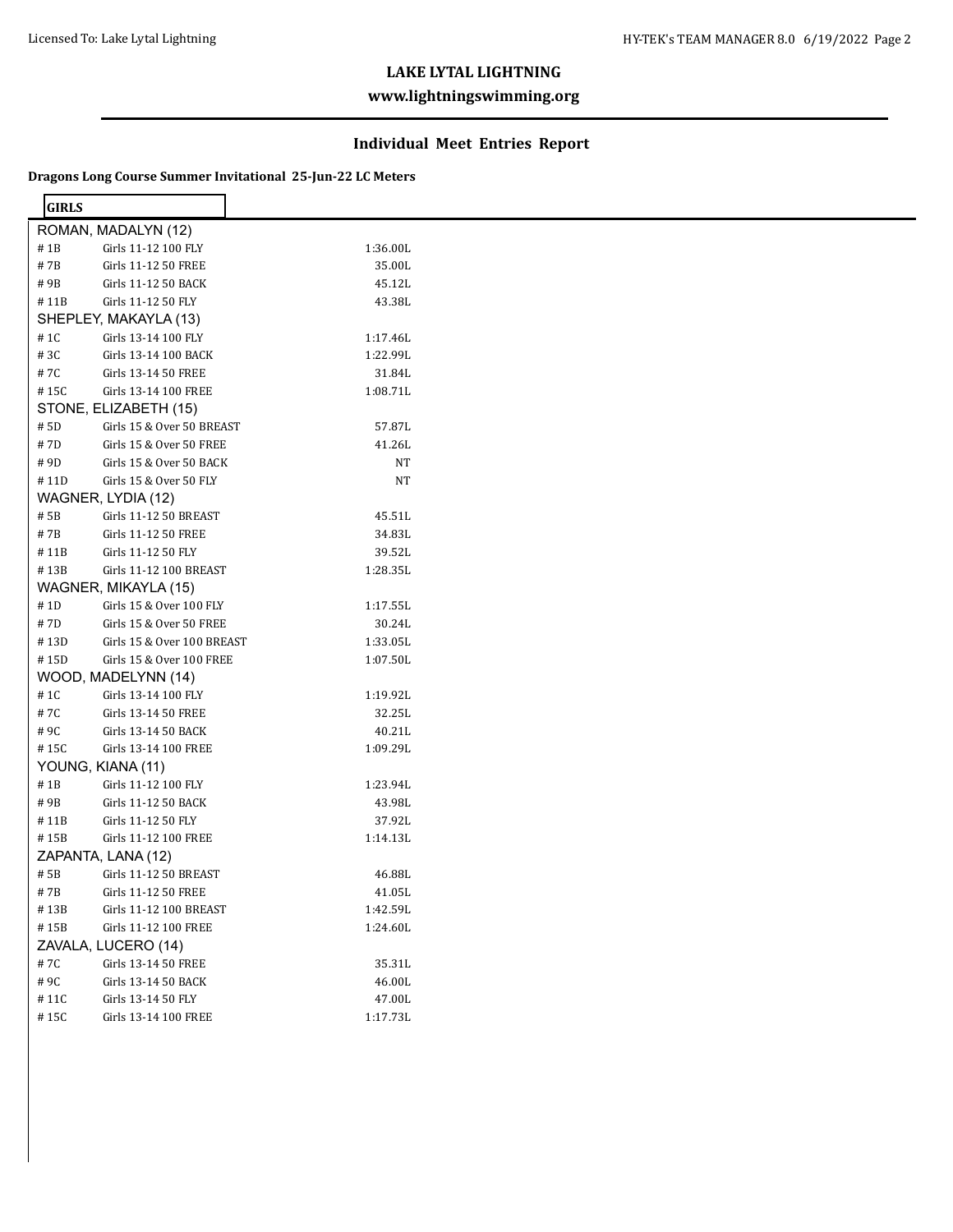## **www.lightningswimming.org**

# **Individual Meet Entries Report**

#### **Dragons Long Course Summer Invitational 25-Jun-22 LC Meters**

| <b>BOYS</b> |                              |          |
|-------------|------------------------------|----------|
|             | BALFOUR, SEBASTIAN (17)      |          |
| # 4D        | Boys 15 & Over 100 BACK      | 1:22.59L |
| # 8D        | Boys 15 & Over 50 FREE       | 30.49L   |
| #12D        | Boys 15 & Over 50 FLY        | 43.58L   |
| #16D        | Boys 15 & Over 100 FREE      | 1:06.56L |
|             | BEKESI, OLIVER (11)          |          |
| # 4B        | Boys 11-12 100 BACK          | 1:36.14L |
| #10B        | Boys 11-12 50 BACK           | 53.13L   |
| # 12B       | Boys 11-12 50 FLY            | 55.73L   |
| #16B        | Boys 11-12 100 FREE          | 1:20.03L |
|             | BISHAI, DAVID (12)           |          |
| #4B         | Boys 11-12 100 BACK          | 1:21.23L |
| #8B         | Boys 11-12 50 FREE           | 32.22L   |
| # 12B       | Boys 11-12 50 FLY            | 38.23L   |
| #16B        | Boys 11-12 100 FREE          | 1:10.15L |
|             | CARABALLO, CHRISTIAN (14)    |          |
| # 2C        | Boys 13-14 100 FLY           | 1:25.00L |
| #8C         | Boys 13-14 50 FREE           | 31.42L   |
| #10C        | Boys 13-14 50 BACK           | 40.10L   |
| # 16C       | Boys 13-14 100 FREE          | 1:07.02L |
|             | GISONNI, CRISTIAN (10)       |          |
| # 6A        | Boys 10 & Under 50 BREAST    | 1:05.71L |
| # 8A        | Boys 10 & Under 50 FREE      | 45.51L   |
| #10A        | Boys 10 & Under 50 BACK      | 55.00L   |
| #16A        | Boys 10 & Under 100 FREE     | 1:55.00L |
|             | HOWELL, CAMERON (15)         |          |
| # 2D        | Boys 15 & Over 100 FLY       | 1:24.97L |
| # 8D        | Boys 15 & Over 50 FREE       | 37.77L   |
| #12D        | Boys 15 & Over 50 FLY        | 44.00L   |
| #16D        | Boys 15 & Over 100 FREE      | 1:12.44L |
|             | HOWELL, COOPER (11)          |          |
| # 2B        | Boys 11-12 100 FLY           | 1:43.84L |
| # 8B        | Boys 11-12 50 FREE           | 40.59L   |
| # 10B       | <b>Boys 11-12 50 BACK</b>    | 47.52L   |
| #16B        | Boys 11-12 100 FREE          | 1:25.14L |
|             | LOPEZ, JAYDEN (13)           |          |
| # 4C        | Boys 13-14 100 BACK          | 1:28.00L |
| #8C         | Boys 13-14 50 FREE           | 41.00L   |
| # 10C       | Boys 13-14 50 BACK           | NT       |
| #12C        | Boys 13-14 50 FLY            | NT       |
|             | ROSE, RYAN (17)              |          |
| # 2D        | Boys 15 & Over 100 FLY       | 1:08.49L |
| #8D         | Boys 15 & Over 50 FREE       | 29.20L   |
| #12D        | Boys 15 & Over 50 FLY        | 32.08L   |
| #16D        | Boys 15 & Over 100 FREE      | 1:02.26L |
|             | SABOCIK, AIDEN (13)          |          |
| # 2C        | Boys 13-14 100 FLY           | 1:17.71L |
| #8C         | Boys 13-14 50 FREE           | 30.69L   |
| #14C        | <b>Boys 13-14 100 BREAST</b> | 1:28.57L |
| # 16C       | Boys 13-14 100 FREE          | 1:04.55L |
|             | SHEPLEY, MASON (10)          |          |
| #4A         | Boys 10 & Under 100 BACK     | 1:45.17L |

| Boys 10 & Under 50 FREE<br>39.82L<br># 8A<br>#12A<br>Boys 10 & Under 50 FLY<br>49.63L<br>WAGNER, JACOB (13)<br># 6C<br><b>Boys 13-14 50 BREAST</b><br>36.77L<br>#8C<br>Boys 13-14 50 FREE<br>30.67L<br><b>Boys 13-14 100 BREAST</b><br>#14C<br>1:24.01L<br>1:21.81L<br>#16C<br>Boys 13-14 100 FREE |
|----------------------------------------------------------------------------------------------------------------------------------------------------------------------------------------------------------------------------------------------------------------------------------------------------|
|                                                                                                                                                                                                                                                                                                    |
|                                                                                                                                                                                                                                                                                                    |
|                                                                                                                                                                                                                                                                                                    |
|                                                                                                                                                                                                                                                                                                    |
|                                                                                                                                                                                                                                                                                                    |
|                                                                                                                                                                                                                                                                                                    |
|                                                                                                                                                                                                                                                                                                    |
| WARWICK, HARRISON (14)                                                                                                                                                                                                                                                                             |
| #2C<br>Boys 13-14 100 FLY<br>1:27.00L                                                                                                                                                                                                                                                              |
| 1:24.79L<br># 4C<br>Boys 13-14 100 BACK                                                                                                                                                                                                                                                            |
| 1:41.01L<br>#14C<br><b>Boys 13-14 100 BREAST</b>                                                                                                                                                                                                                                                   |
| 1:12.76L<br>#16C<br>Boys 13-14 100 FREE                                                                                                                                                                                                                                                            |
| WURTZ, LOGAN (13)                                                                                                                                                                                                                                                                                  |
| #4C<br>Boys 13-14 100 BACK<br>1:17.33L                                                                                                                                                                                                                                                             |
| Boys 13-14 50 FREE<br>32.00L<br>#8C                                                                                                                                                                                                                                                                |
| #12C<br>Boys 13-14 50 FLY<br>39.00L                                                                                                                                                                                                                                                                |
| #16C<br><b>Boys 13-14 100 FREE</b><br>1:10.68L                                                                                                                                                                                                                                                     |